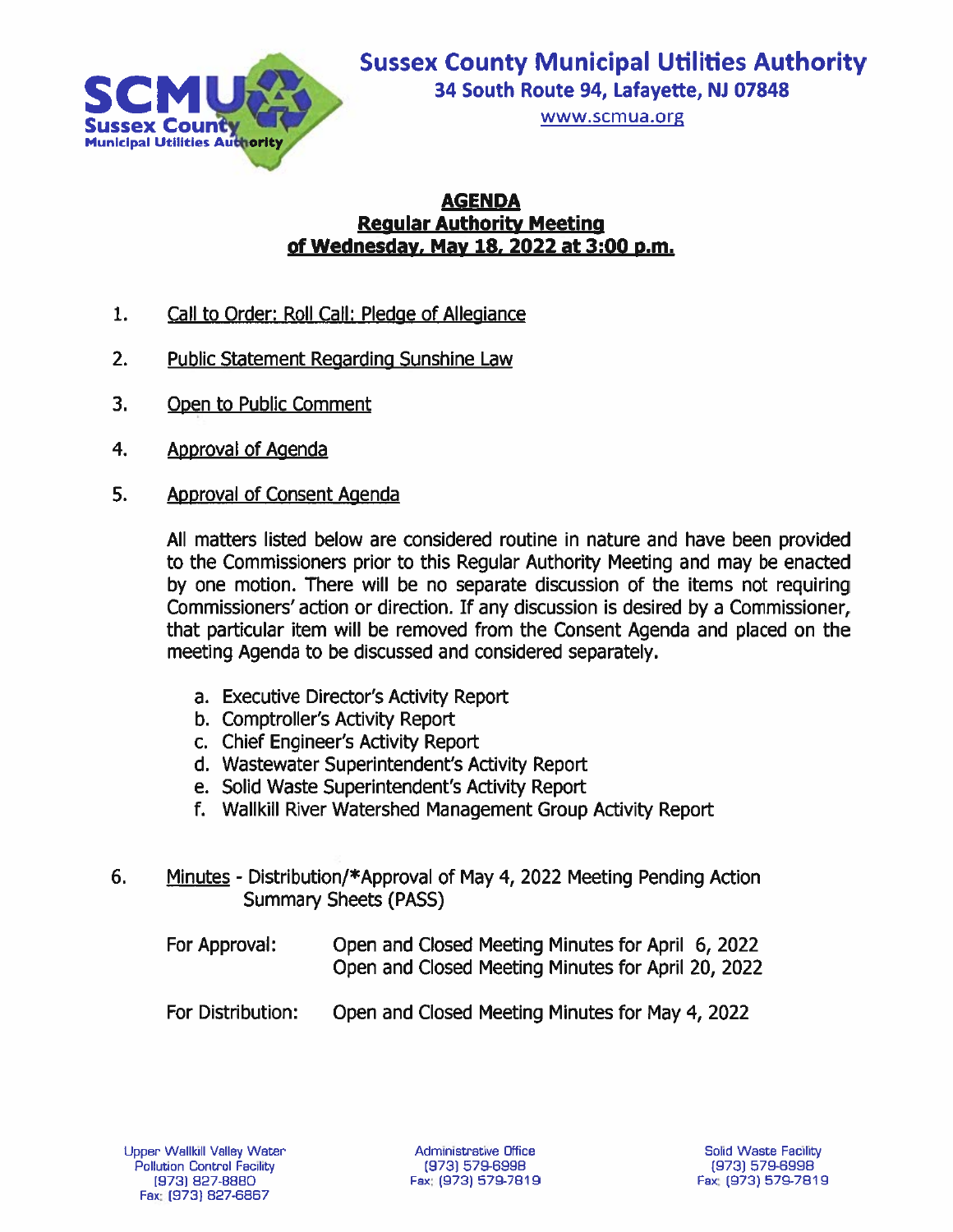#### $7.$ **Business**

### a. Closed Executive Session

- b. Wastewater Program
	- **Attorney's Report** 
		- No Report

### **Superintendent's Report**

• Report Re: Earth Day 2022

### **Executive Director's Report**

• No Report

### **Chief Engineer's Report**

• No Report

### **Comptroller's Report**

- \*Resolution Re: Budget Amendment for Paulinskill Facility
- c. Solid Waste Program

# **Attorney's Report**

• No Report

### **Superintendent's Report**

• Report Re: Fuel Pricing

### **Executive Director's Report**

• No Report

### **Chief Engineer's Report**

- Report Re: Leachate Pump Station/Force Main Project (#446)
- Report Re: Stage 2 Landfill Expansion Project (#551)
- \*Resolution Re: Contract #22-12 Truck Scale Award

### **Comptroller's Report**

• Report Re: Obsolete Equipment Auction Results

#### d. **General Authority Business**

### **Attorney's Report**

• No Report

### **Executive Director's Report**

• No Report

### **Comptroller's Report**

• Report Re: 2021 Audit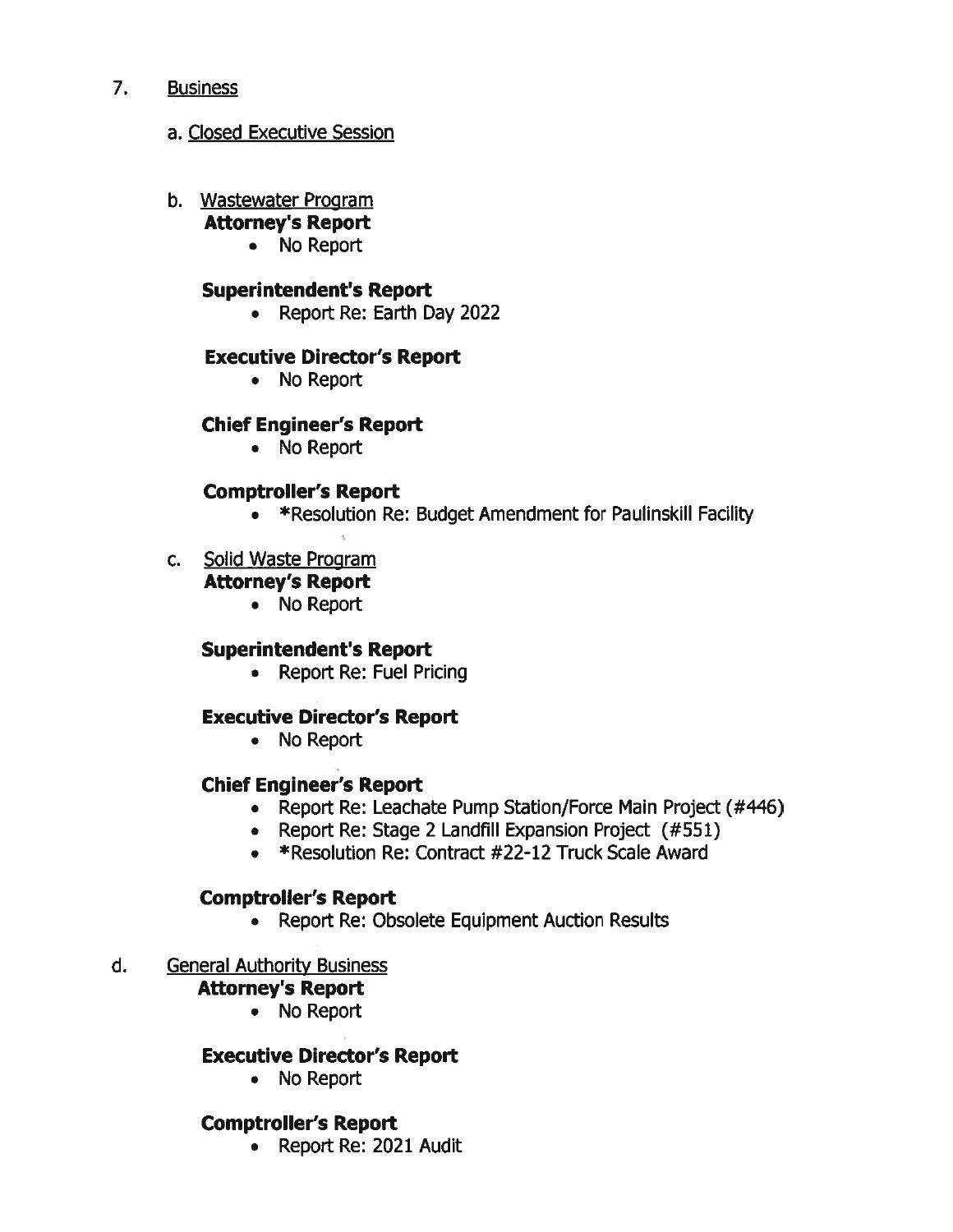### e. Personnel Matters

### **Wastewater Superintendent's Report**

• No Report

### **Solid Waste Superintendent's Report**

• Report Re: Customer Feedback

## **Executive Director Report**

• No Report

#### **Financial Transactions** 8.

- \*Resolution Re: Authorizing Passage of the Financial Consent Agenda
- 9. Open to Public Comment
- 10. Commissioners' Comments/Requests

 $\widetilde{\mathcal{R}}$ 

11. Adjourn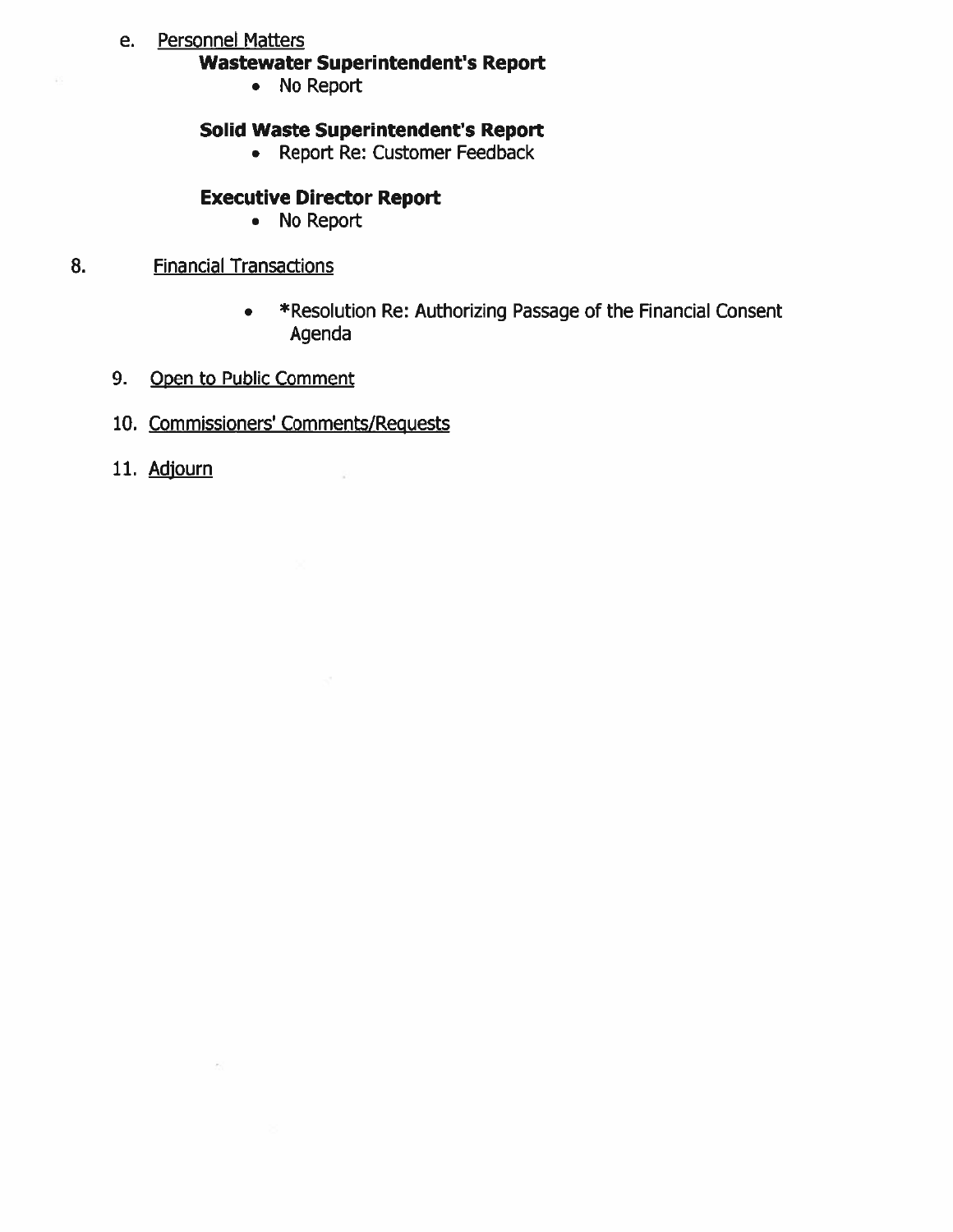### **RESOLUTION AUTHORIZING EXECUTIVE SESSION**

WHEREAS, this Authority is authorized, pursuant to N.J.S.A. 10:4-12 to exclude the public from that portion of this meeting for purposes of discussing specific matters as permitted by N.J.S.A. 10:4-12; and,

WHEREAS, this Authority intends to discuss certain matters which are deemed confidential pursuant to N.J.S.A. 10:4-12, in Executive Session:

WHEREAS, at this time the Authority cannot determine the time when the discussion to be held in Executive Session will be made public but will disclose the minutes of the Executive Session when the need for confidentiality no longer exists.

NOW, THEREFORE, be it resolved by the Sussex County Municipal Utilities Authority that this meeting shall be adjourned to an Executive Session (closed session) and the public will be excluded in order that the Authority may discuss the items listed below, and upon reconvening this public meeting the Chairman will announce, if possible, the time when and the circumstances under which the discussion conducted in Executive Session will be disclosed to the public. This resolution is authorized and allowed by and pursuant to N.J.S.A. 10:4-13.

 $\Box$ (1) Any matter which, by express provision of federal law or State statute or rule of court shall be rendered confidential or excluded from the provisions of subsection a. of this section.

The general nature of the subject to be discussed per N.J.S.A. 10:4-13(a):

 $\overline{a}$  $\overline{a}$ 

 $\overline{a}$ 

(2) Any matter in which the release of information would impair a right to  $\Box$ receive funds from the Government of the United States.

The general nature of the subject to be discussed per N.J.S.A. 10:4-13(a):

 $\Box$ (3) Any material the disclosure of which constitutes an unwarranted invasion of individual privacy such as any records, data, reports, recommendations, or other personal material of any educational, training, social service, medical, health, custodial, child protection, rehabilitation, legal defense, welfare, housing, relocation, insurance and similar program or institution operated by a public body pertaining to any specific individual admitted to or served by such institution or program, including but not limited to information relative to the individual's personal and family circumstances, and any material pertaining to admission, discharge, treatment, progress or condition of any individual, unless the individual concerned (or, in the case of a minor or incompetent, his guardian) shall request in writing that the same be disclosed publicly.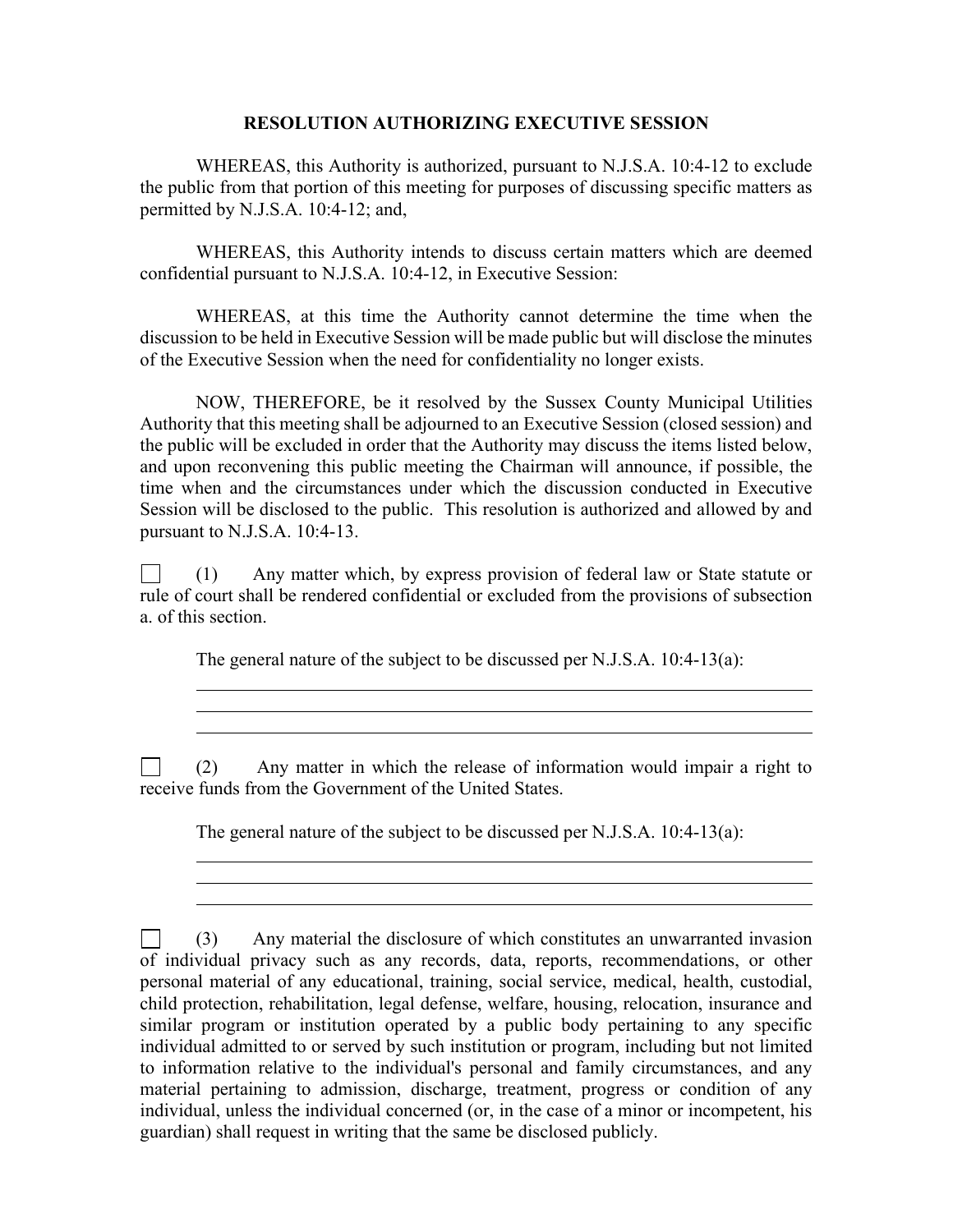The general nature of the subject to be discussed per N.J.S.A. 10:4-13(a):

 $\Box$ (4) Any collective bargaining agreement, or the terms and conditions which are proposed for inclusion in any collective bargaining agreement, including the negotiation of the terms and conditions thereof with employees or representatives of employees of the public body.

The general nature of the subject to be discussed per N.J.S.A. 10:4-13(a):

<u> 1980 - Johann Stoff, deutscher Stoff, der Stoff, der Stoff, der Stoff, der Stoff, der Stoff, der Stoff, der S</u>

 $\Box$ (5) Any matter involving the purchase, lease or acquisition of real property with public funds, the setting of banking rates or investment of public funds, where it could adversely affect the public interest if discussion of such matters were disclosed.

The general nature of the subject to be discussed per N.J.S.A. 10:4-13(a):

(6) Any tactics and techniques utilized in protecting the safety and property of  $\Box$ the public, provided that their disclosure could impair such protection. Any investigations of violations or possible violations of the law.

The general nature of the subject to be discussed per N.J.S.A. 10:4-13(a):

(7) Any pending or anticipated litigation or contract negotiations other than in  $\Box$ subsection b. (4) herein in which the public body is, or may become a party.

The general nature of the subject to be discussed per N.J.S.A. 10:4-13(a):

<u> 1980 - Johann Stoff, deutscher Stoff, der Stoff, deutscher Stoff, der Stoff, der Stoff, der Stoff, der Stoff</u>

Nitrate Permit Appeal

 $\overline{a}$ 

 $\overline{a}$ 

 $\overline{a}$ 

 $\overline{a}$ 

 $\overline{a}$ 

 $\overline{a}$ 

 $\overline{a}$